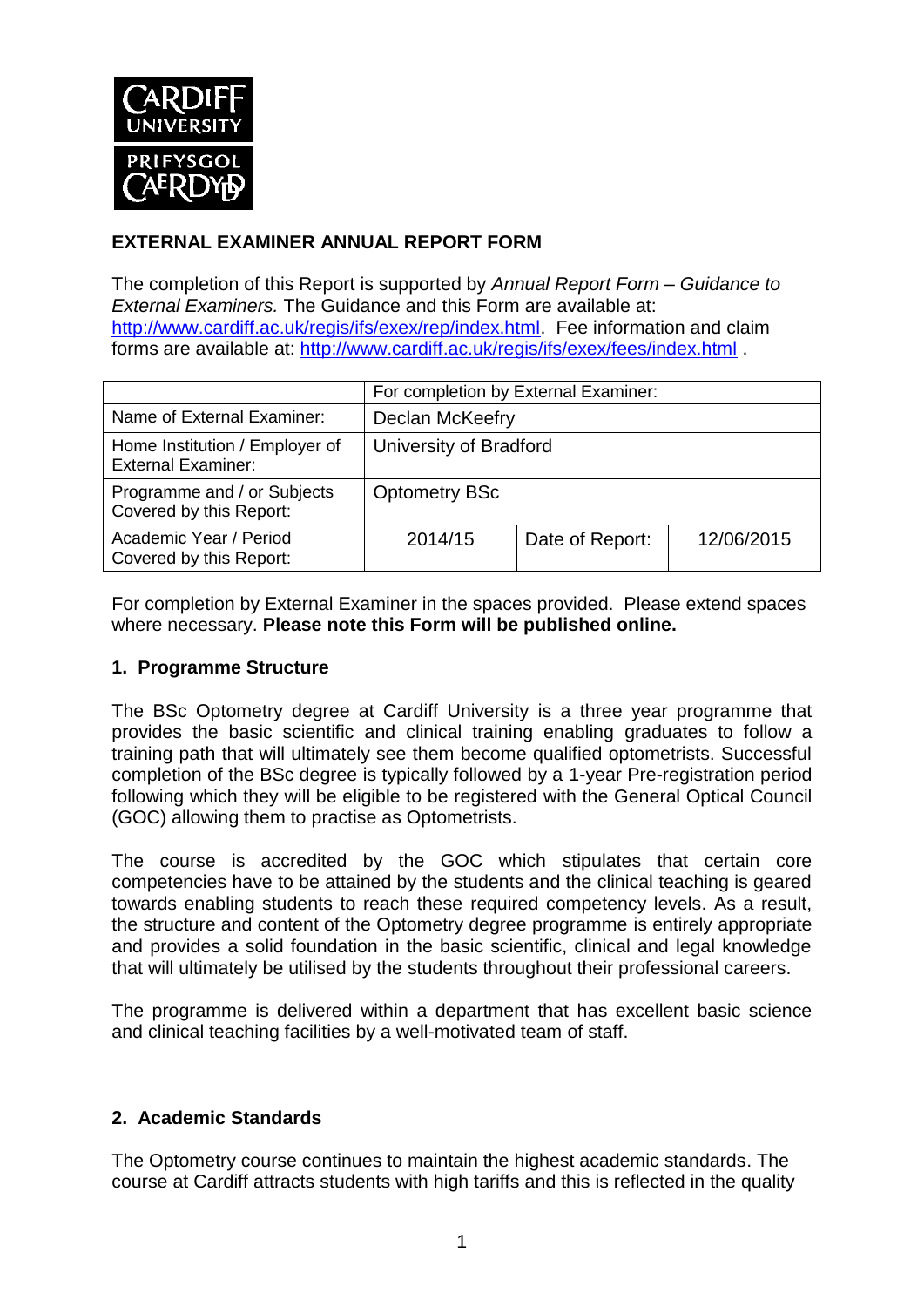of marks obtained by this year's 3rd Year cohort. Having read through a number of exam scripts, projects and other elements of coursework the quality and depth of the students' output is highly impressive and is a testament to the excellent teaching and training they receive.

# **3. The Assessment Process**

The assessment process appears to be thorough and rigorous throughout all stages. Most modules have exam, coursework/practical components that contribute towards a final mark. This range of assessment modes is entirely appropriate and essential for an Optometry degree programme.

As an external examiner I received all 3<sup>rd</sup> and 2nd Year exam papers and associated marking schemes well in advance and, apart for a few minor points, I found the quality of questions and the subject matter entirely appropriate. During our visit to Cardiff I reviewed a number of exam manuscripts from a range of  $2^{nd}$  and  $3^{rd}$  year modules and in all cases found the marking to be fair and carefully carried out in all instances. There was clear evidence of second marking/moderation in all modules, something that is to be commended. I also inspected a number of projects, course work elements and log books all of which were fairly considered.

## **4. Year-on-Year Comments**

1) This is my third year as external at Cardiff – arrangements did not seem to run quite as smoothly this year as they have in previous years. For example, there was a delay in us receiving key information relating to the projects (Module OP3107). I would request that necessary steps are taken to ensure that all module marks are collated in sufficient time for external examiner scrutiny and that the staff are given sufficient time to facilitate this process. Leaving things so 'close to the wire' as it were increases the likelihood of errors.

The Optometry Course also appears to have experienced a number of changes to its exam regulations as a consequence of the new 'Collegiate' structure within the university. These modifications may also have contributed to this years' disruption to the previously smooth running procedures. The requirement to release assessment marks within a 3 week period seems to have generated difficulties for Optometry students (and staff) as the release of end of year practical assessments coincided with the written examination period. I would suggest that the prospect of students being informed that they have performed poorly in practical exams would be likely to have a negative effect on performance in their written exams. I would strongly recommend that this issue be addressed.

2) There were a number of 3<sup>rd</sup> year modules that had high module mean marks; BV & Special Needs (OP3103), Low Vision & Contact Lenses (OP3202) and AOC (OP3104). We looked at the exam papers closely for these modules but did not feel that the papers were in any way 'easy' or had been less stringently marked.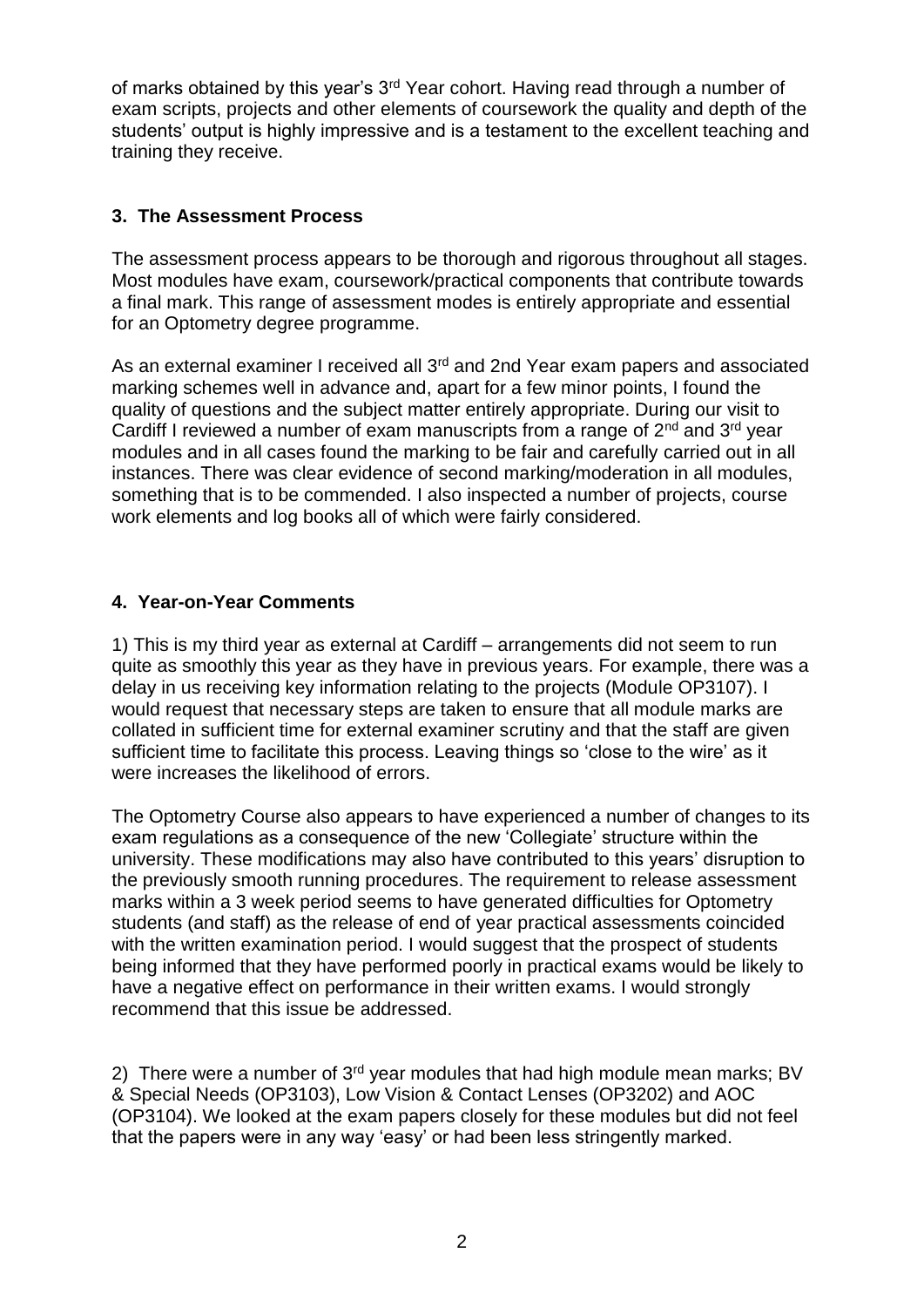3) Student meetings – this continues to be an issue. As an external examiner I feel that it is important to be able to meet with the students, not in any sense to viva them, but instead rather to sample the quality of the students and also obtain some useful feedback as to what aspects of the teaching they considered good and what they may have had issues with. Unfortunately, we were only able to meet with 2 of the cohort – not a useful sample size. Could I please request that some alternative system is put in place where we can be guaranteed to meet with a sample of students (~ 6-10). In my own university we put out a request for students to meet informally with the examiners in advance and cover any reasonable travelling expenses. I think that such a system would be preferable to the somewhat ad hoc nature of current arrangements where we simply do not know if any of the students asked to attend will actually turn up.

#### 4) Projects

The work now presented by the students as part of the project module (OP3107) I think now is more in line with what is expected at other universities for 20 credit modules. Therefore I am glad to see the reduction from the previous 15000 word limit that applied in previous years and I think that this has delivered similar quality, more focussed outputs that have been (I hope) easier in terms of staff time required for marking.

However, I am not sure whether I agree with the different word limits that have been set for projects (4000 words) and dissertations (8000 words). I think that the same limits (with perhaps +/- 10% leeway either way) should be set for both projects and dissertations and furthermore that these limits should be consistently applied by all supervisors.

## **5. Preparation / Induction Activity (for new External Examiners only)**

### **6. Noteworthy Practice and Enhancement**

### **7. Appointment Overview (for retiring External Examiners only)**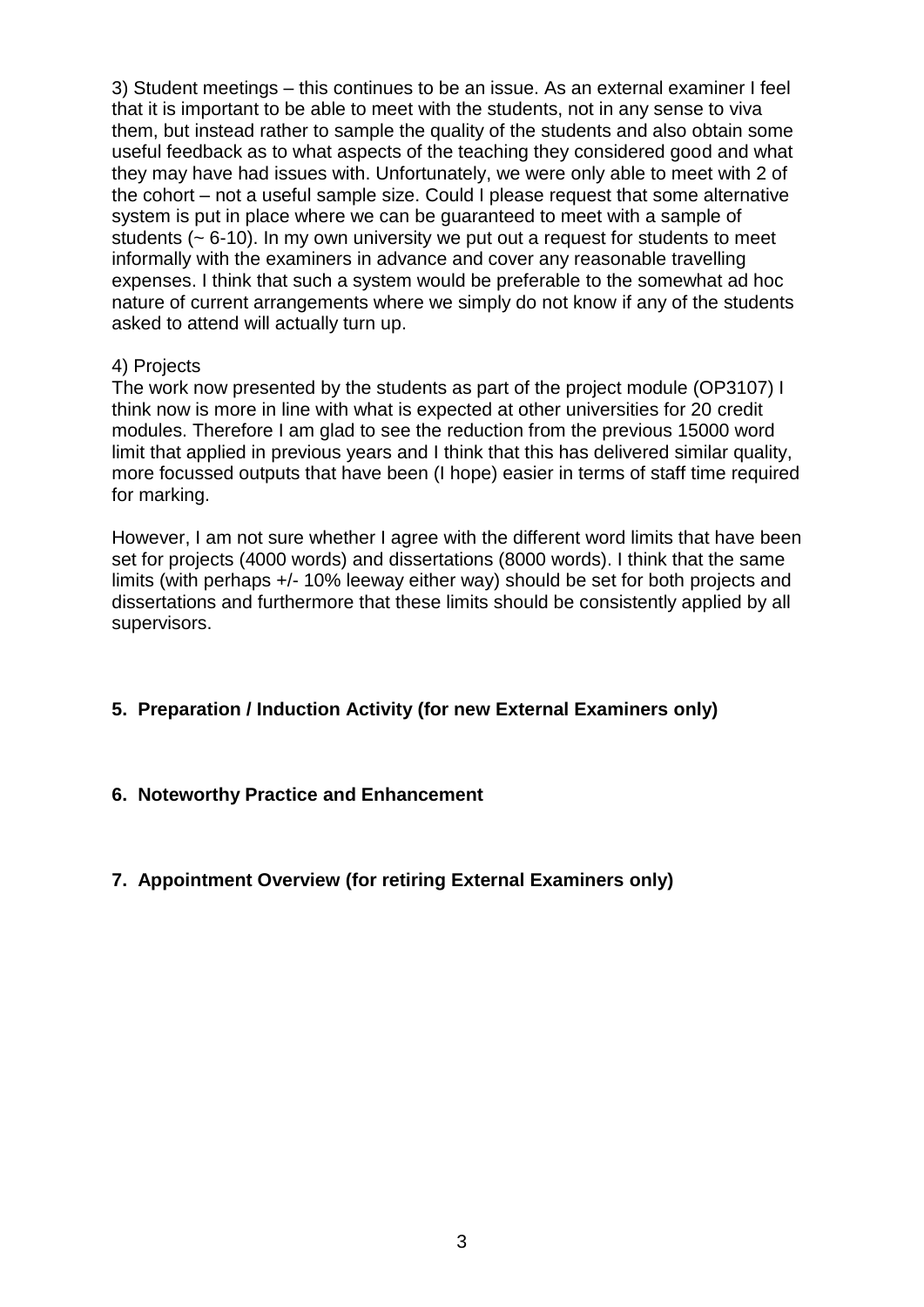# **8. Annual Report Checklist**

Please include appropriate comments within Sections 1-7 above for any answer of 'No'.

|                                              |                                                                                                                                                             | <b>Yes</b><br>(Y) | <b>No</b><br>(N) | N/A<br>(N/A) |
|----------------------------------------------|-------------------------------------------------------------------------------------------------------------------------------------------------------------|-------------------|------------------|--------------|
| <b>Programme/Course Information</b>          |                                                                                                                                                             |                   |                  |              |
| 8.1                                          | Did you receive sufficient information about the Programme and<br>its contents, learning outcomes and assessments?                                          | Y                 |                  |              |
| 8.2                                          | Were you asked to comment on any changes to the assessment<br>of the Programme?                                                                             |                   | N                |              |
| <b>Draft Examination Question Papers</b>     |                                                                                                                                                             |                   |                  |              |
| 8.3                                          | Were you asked to approve all examination papers contributing<br>to the final award?                                                                        | Y                 |                  |              |
| 8.4                                          | Were the nature, spread and level of the questions appropriate?                                                                                             | Y                 |                  |              |
| 8.5                                          | Were suitable arrangements made to consider your comments?                                                                                                  | Y                 |                  |              |
| <b>Marking Examination Scripts</b>           |                                                                                                                                                             |                   |                  |              |
| 8.6                                          | Did you receive a sufficient number of scripts to be able to assess<br>whether the internal marking and classifications were appropriate<br>and consistent? | Y                 |                  |              |
| 8.7                                          | Was the general standard and consistency of marking<br>appropriate?                                                                                         | Y                 |                  |              |
| 8.8                                          | Were the scripts marked in such a way as to enable you to see<br>the reasons for the award of given marks?                                                  | Y                 |                  |              |
| 8.9                                          | Were you satisfied with the standard and consistency of marking<br>applied by the internal examiners?                                                       | Y                 |                  |              |
| 8.10                                         | In your judgement, did you have the opportunity to examine a<br>sufficient cross-section of candidates' work contributing to the<br>final assessment?       | Y                 |                  |              |
|                                              | <b>Coursework and Practical Assessments</b>                                                                                                                 |                   |                  |              |
| 8.11                                         | Was the choice of subjects for coursework and / or practical<br>assessments appropriate?                                                                    | Y                 |                  |              |
| 8.12                                         | Were you afforded access to an appropriate sample of<br>coursework and / or practical assessments?                                                          | Y                 |                  |              |
| 8.13                                         | Was the method and general standard of assessment<br>appropriate?                                                                                           | Y                 |                  |              |
| 8.14                                         | Is sufficient feedback provided to students on their assessed<br>work?                                                                                      |                   |                  |              |
| <b>Clinical Examinations (if applicable)</b> |                                                                                                                                                             |                   |                  |              |
| 8.15                                         | Were satisfactory arrangements made for the conduct of clinical<br>assessments?                                                                             | Y                 |                  |              |
| <b>Sampling of Work</b>                      |                                                                                                                                                             |                   |                  |              |
| 8.16                                         | Were you afforded sufficient time to consider samples of<br>assessed work?                                                                                  | Y                 |                  |              |